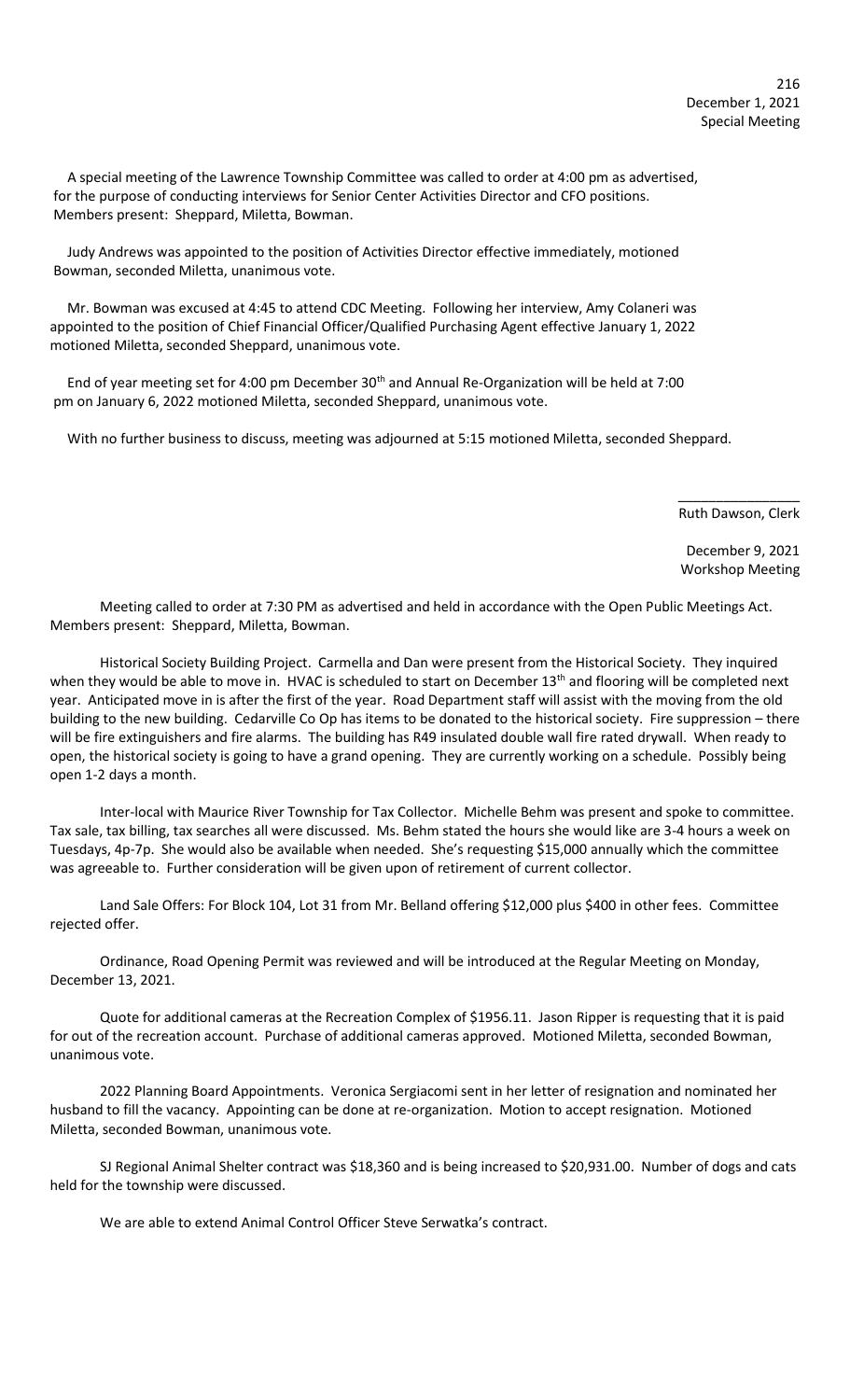Motion to pay bills. Motioned Bowman, seconded Miletta, unanimous vote.

BPU's Energy Savings Improvement Plan. Air conditioning at Senior Center discussed. Units are old and should get proposals for replacements.

Cumberland County Cooperative Pricing System, Providing & Delivering of Rock Salt. In reviewing the bid proposals, the County determined that prices per ton were higher than that of those awarded under New Jersey Division of Purchase and Property Contract "T0213 Rock Salt, Treated Salt and Solar Salt". The County awarded a contract to Morton Salt, Inc. in accordance with the current New Jersey State Contract #1NJCP-20-FLEET-01519, Line #118 (Rock Salt), at a price of \$70.48 per ton.

Water at the Rescue Squad is rusty. Clerk will reach out to contractor to come and look at it and service.

Heater at Fire Department not lighting. Clerk will have contractor come out for service/repair. And also get prices on what the cost to inspect all heaters at the Fire Department would be.

With no further business to discuss, meeting was adjourned at 9:15pm motioned Miletta, seconded Bowman.

Mary Harrar, Administrative Assistant

 $\frac{1}{2}$  , and the set of the set of the set of the set of the set of the set of the set of the set of the set of the set of the set of the set of the set of the set of the set of the set of the set of the set of the set

December 13, 2021 Regular Monthly Meeting

The regular monthly meeting of the Lawrence Township Committee was called to order as advertised, and held in accordance with the Open Public Meetings Act. Members present: Sheppard, Miletta, Bowman.

Following the pledge of allegiance, minutes of the November  $4<sup>th</sup>$  and  $8<sup>th</sup>$  meetings approved, motioned Bowman, seconded Miletta, unanimous vote. Reports for the month of November accepted, motioned Miletta, seconded Bowman, unanimous vote.

Land sale conducted as advertised with the following results: Block 40 Lot 14 sold for \$2,000 to Amber Hines and Nash Ridgeway with contingency to be combined with Lot 16. Block 72 Lots 5, 6, 7, & 8 sold for \$15,000 to Chen Na Mannebach and Ernie Mannebach. Offers accepted motioned Miletta, seconded Bowman, unanimous vote.

Contract award to Fire & Safety Services for the purchase of Pierce Fire Pumper apparatus, amount of \$849.999.73. Purchase made through the Houston-Galveston Area Council cooperative purchasing program. Treasurer's certificate of available funds in the amount of \$850,000 provided by Bond Ordinance 2021-429. Motion to accept Miletta, seconded Bowman, unanimous vote.

Contract award for the Reconstruction of Thompson Road/Connector Street in the amount of \$328,287.90 to Paving Plus, LLC, Franklinville, NJ. Motion to accept Bowman, seconded Miletta, unanimous vote. Treasurer's certificate of available funds provided, \$320,000 NJ DOT Grant and \$8287.90 from streets and roads other expense as provide in Res. # 2021-59.

Public hearing as advertised, Ordinance No. 2021-430, An Ordinance in the Township of Lawrence, Cumberland County and State of New Jersey Changing a Road Name. Motion to open Miletta, seconded Bowman, unanimous vote. No public comment. Motion to close Miletta, seconded Bowman, unanimous vote. Motion to adopt Bowman, seconded Miletta, unanimous vote.

First Reading/Introduction, Ordinance No. 2021-431, Ordinance for the Township of Lawrence, County of Cumberland, State of New Jersey, For Road Opening Permit. Motion to approve on first reading by Miletta, seconded Bowman, unanimous vote.

Resolution 2021-59, 2021 Budget Transfers, motioned to approve Bowman, seconded Miletta, unanimous vote.

Authorize participation with the Cumberland County Cooperative Pricing System, contract award for the purchase and delivery of Rock Salt, Morton Salt Inc. at a price of \$70.48 per ton. Motion to approve Miletta, seconded Bowman, unanimous vote.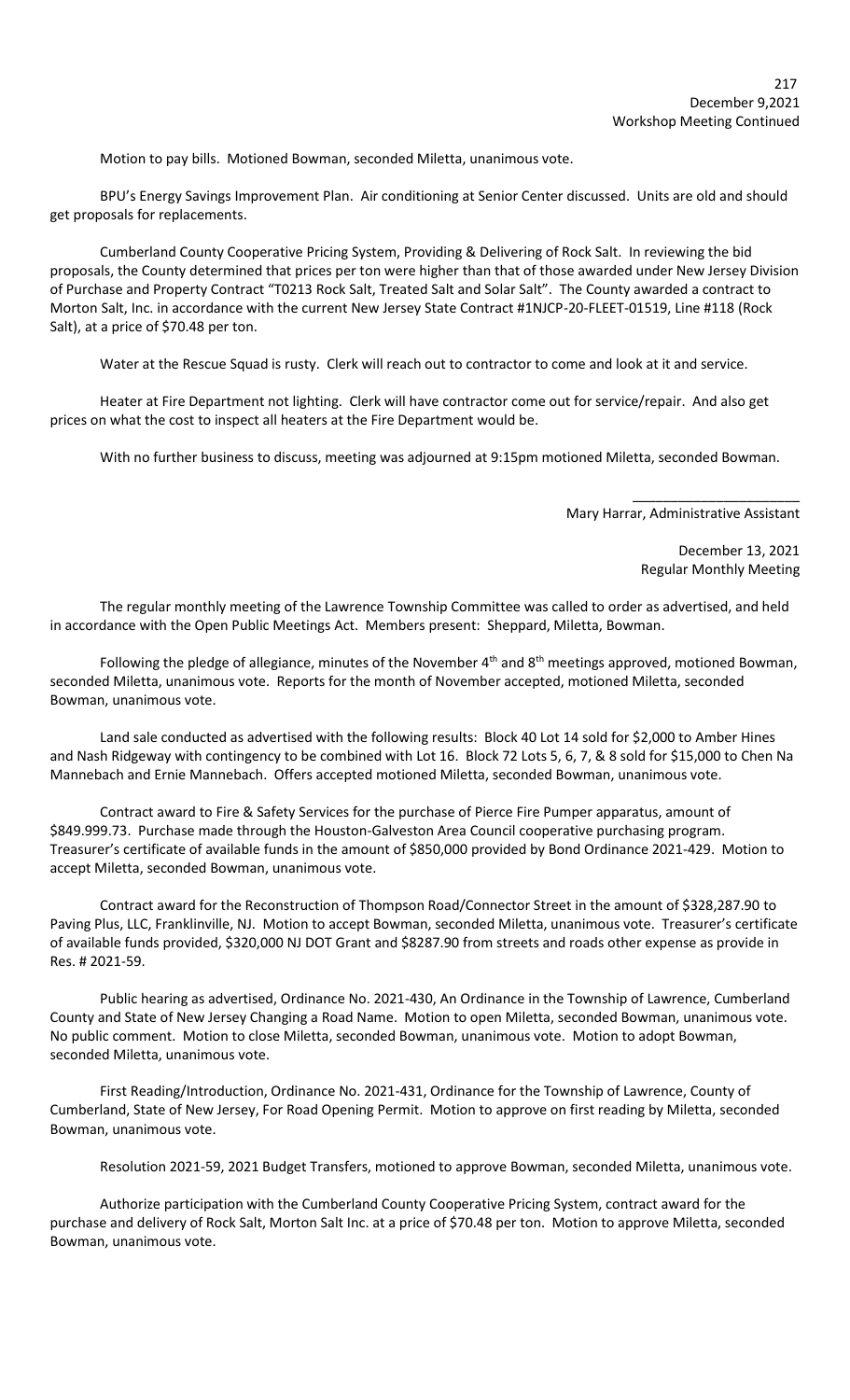Authorize payment of additional approved vouchers. Motioned Bowman, seconded Miletta, unanimous vote.

Committee Comments: Mayor Sheppard thanked the Scarlato family for all of their years of service to the Township. Deputy Mayor Miletta added it has been countless hours of service.

Motion to open to public by Miletta, seconded Bowman, unanimous vote. Mr. Clint Miller wanted to congratulate Ruth on her upcoming retirement. Judy Andrews, Director of the Senior Center, stated a gentleman came to the Senior Center inquiring if he could use the internet for his laptop. After a conversation with him it was determined that he was not vaccinated against the Coronavirus. Ms. Andrews told him unfortunately he would not be able to utilize the internet at the Senior Center due to this. Committee and Solicitor Seeley in agreeance that the Senior Center can set their own parameters to which to operate. Ms. Andrews also talked about the possibility of getting a computer for the Senior Center. They are planning a yard sale in the spring and could possibly use monies from yard sale to go towards computer. Motion to close to public by Miletta, seconded Bowman, unanimous vote.

With no further business to discuss, meeting adjourned at 8:13pm, motioned Miletta, seconded Bowman.

 \_\_\_\_\_\_\_\_\_\_\_\_\_\_\_\_\_\_\_\_\_\_\_\_\_ Mary Harrar, Administrative Assistant

> December 30, 2021 Special End of Year Meeting

Meeting called to order at 4:00 PM as advertised and held in accordance with the Open Public Meetings Act. Members present: Sheppard (via phone), Miletta, Bowman.

Resignation, Ruth Dawson, Clerk, Collector, Treasurer. Motion to accept Miletta, seconded Bowman, unanimous vote.

Resolution 2021-60, Authorize Tax Collector to apply 2021 tax overpayments to 2022. Motion to approve Bowman, seconded Miletta, unanimous vote.

Resolution 2021-61, Authorize payment of accumulated sick leave. Motion to approve Miletta, seconded Bowman, unanimous vote.

Resolution 2021-62, approve necessary 2021 budget transfers. Motion to approve Miletta, seconded Bowman, unanimous vote.

Discussion of Leslie Fogg bills from September and the amounts. Clerk will talk to George in regards to getting quotes moving forward.

Land sale offers from Jarrod Appleby for Block 202, Lots 2, 3, 4, 5, 6, 7, 8, 9, 10, 11, 12, 13, 14, 15, 16, 17, 18, 19, 20, 21, 22, 25, 26, 27, 28, 29, 30, 31, 34, 35, 36, 38, 39, and 40 for \$4,500.00. When researching it was found that some of the lots were duplicated in the system. Tax Assessor/Engineer will correct. Due to this the lots are not ready to be sold at this time. Will go onto February Agenda for further discussion/consideration. Mr. John Belland called and spoke to the Clerk in regards to Block 104, Lot 31 and verbally offered \$13,000. The committee agreed that his offer needs to be in writing.

Correspondence from the State Agriculture Development Committee on Farmland Preservation Program, SF Systems (Jones Island), Block 238, Lot 31.01, Block 257, Lot 21 & 22 and SF Systems (Holden), Block 248, Lot 3 & 4. Motion to support Bowman, seconded Miletta. Sheppard recused himself.

Review of resolutions for re-organization. Meeting times will be at 7:00pm.

Authorize payment of approved vouchers. Motioned Bowman, seconded Miletta, unanimous vote.

Extend Steve Serwatka, Animal Control of South Jersey contract for one additional year. Motioned Miletta, seconded Bowman, unanimous vote.

Herbert Sharp to be full time as of January 1, 2022 with health benefits at a rate of \$15.00/hour. Motioned Miletta, seconded Bowman, unanimous vote.